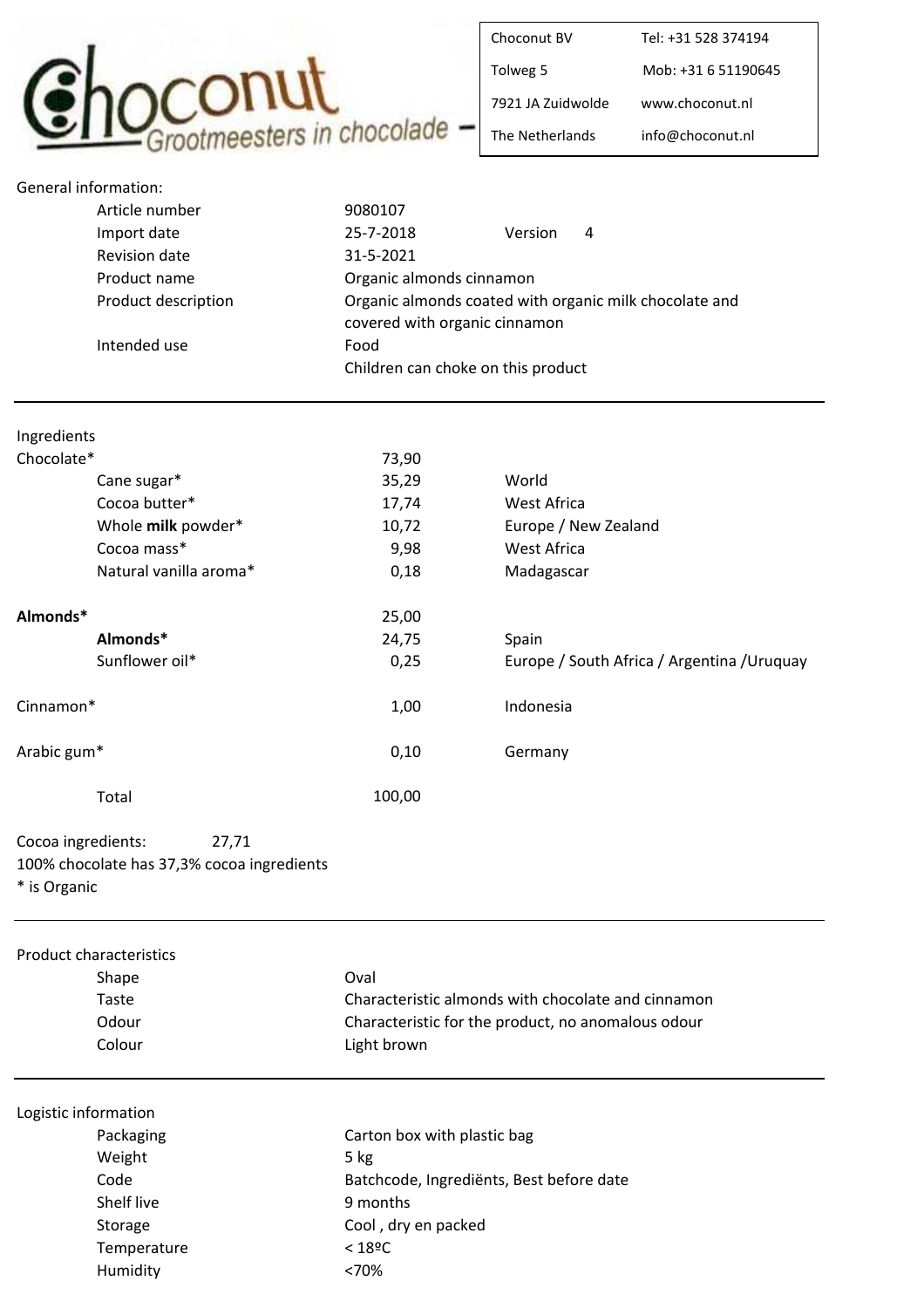| Transport                                                          | Normal         |                          |
|--------------------------------------------------------------------|----------------|--------------------------|
| Nutritional values per 100 gram                                    |                |                          |
| Kcal                                                               | 570,97         |                          |
| kJ                                                                 | 2389,67        |                          |
| Proteins                                                           | 8,45           |                          |
| Salt                                                               | 0,11           |                          |
| Fibre                                                              | 5,62           |                          |
| Carbohydrates                                                      | 41,04          |                          |
| Sugar                                                              | 39,98          |                          |
| Fats                                                               | 40,01          |                          |
| Saturated                                                          | 16,75          |                          |
| Mono-unsaturated                                                   | 17,09          |                          |
| Poly-unsaturated                                                   | 3,94           |                          |
| Transfat                                                           | 0,22           |                          |
| Microbiological values in cfu/gr                                   | Max:           |                          |
| Total plate count                                                  | 1000000        | <b>ISO 4833</b>          |
| Moulds                                                             | 10000          | ISO 7954                 |
| Yeasts                                                             | 10000          | ISO7954                  |
| Salmonella                                                         | $0/25$ gr      | ISO 6579                 |
| Enterobacteriaceae                                                 | 0              | ISO 21528-2              |
| Coliforms                                                          | 10             | <b>ISO 4832</b>          |
| E-colie                                                            | 10             | ISO 16649-2              |
| Staphylococcus aureus                                              |                |                          |
| <b>Bacillus cereus</b>                                             |                |                          |
| Aflatoxine B1 in ppb                                               | $<$ 5          |                          |
| Aflotoxine B1+B2+G1+G2 in ppb                                      | $<10$          |                          |
| Ochratoxine A in ppb                                               | $<$ 10         |                          |
| Chemical and physical values                                       |                |                          |
| Moisture max                                                       | 1,00           |                          |
| Sulfite                                                            | Absent         |                          |
| Peroxide in meq/kg fat                                             |                |                          |
| Damaged products                                                   | <2%            |                          |
| Pesticides                                                         | < EU-standaard |                          |
| Heavy metals                                                       | < EU-standaard |                          |
| Food information:                                                  |                |                          |
| Metal detection                                                    | Yes            |                          |
| <b>GMO</b>                                                         | GMO free       |                          |
| Ionisation                                                         | No             |                          |
| Halal                                                              | <b>No</b>      |                          |
| Kosher                                                             | No             |                          |
| Organic                                                            | Yes            |                          |
| Vegetarian                                                         | Yes            |                          |
| Vegans                                                             | No             |                          |
| Allergen information ( + present, - absent, ? May contain traces ) |                |                          |
| Milk protein                                                       | +              | <b>Nuts</b><br>$\ddot{}$ |

| ____    | .       |  |
|---------|---------|--|
| Lactose | Nut oil |  |